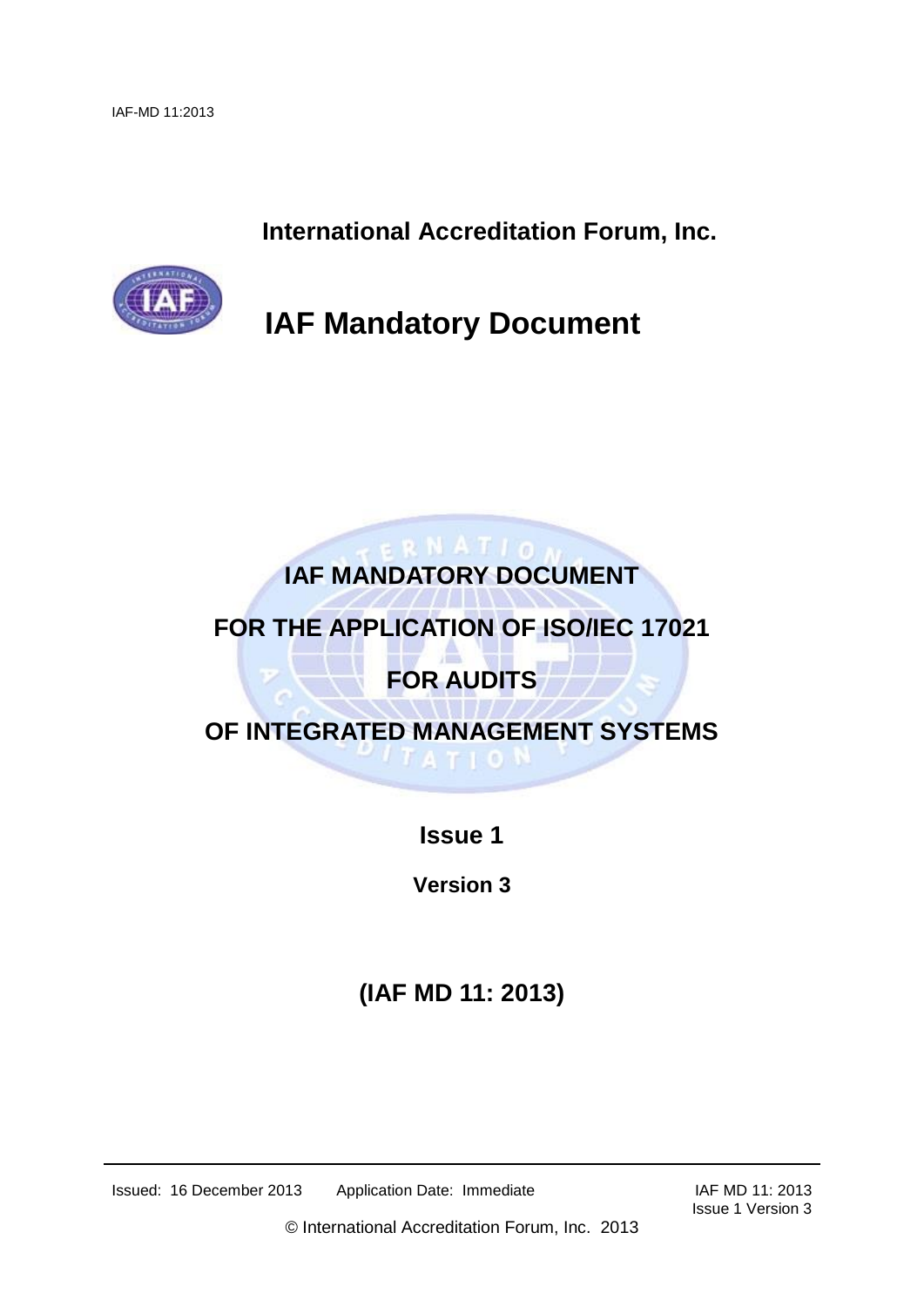The International Accreditation Forum, Inc. (IAF) details criteria for the accreditation of bodies that provide conformity assessment services, and such accreditation facilitates trade and reduces demands for multiple conformity assessment activities.

Accreditation reduces risk for business and its customers by assuring that accredited Conformity Assessment Bodies (CABs) are competent to carry out the work they undertake within their scope of accreditation. Accreditation Bodies (ABs) that are members of IAF and the CABs they accredit are required to comply with appropriate international standards and the applicable IAF application documents for the consistent application of those standards.

ABs that are signatories to the IAF Multilateral Recognition Arrangement (MLA) are evaluated regularly by an appointed team of peers to provide confidence in the operation of their accreditation programs. The structure and scope of the IAF MLA is detailed in IAF PR 4 - Structure of IAF MLA and Endorsed Normative Documents.

The IAF MLA is structured in five levels: Level 1 specifies mandatory criteria that apply to all ABs, ISO/IEC 17011. The combination of a Level 2 activity(ies) and the corresponding Level 3 normative document(s) is called the main scope of the MLA, and the combination of Level 4 (if applicable) and Level 5 relevant normative documents is called a sub-scope of the MLA.

- The main scope of the MLA includes activities e.g. product certification and associated mandatory documents e.g. ISO/IEC 17065. The attestations made by CABs at the main scope level are considered to be equally reliable.
- The sub scope of the MLA includes conformity assessment requirements e.g. ISO 9001 and scheme specific requirements, where applicable, e.g. ISO TS 22003. The attestations made by CABs at the sub scope level are considered to be equivalent.

The IAF MLA delivers the confidence needed for market acceptance of conformity assessment outcomes. An attestation issued, within the scope of the IAF MLA, by a body that is accredited by an IAF MLA signatory AB can be recognized worldwide, thereby facilitating international trade.

Issue No 1 Approved by IAF Technical Committee Date: 21 August 2012 Approved by IAF Members Date: 17 December 2012 Issue Date: 16 December 2013 Application Date: Immediate

Name for Enquiries: Elva Nilsen, Corporate Secretary IAF Contact: Phone: +1 (613) 454 8159 Email: [secretary@iaf.nu](mailto:secretary@iaf.nu)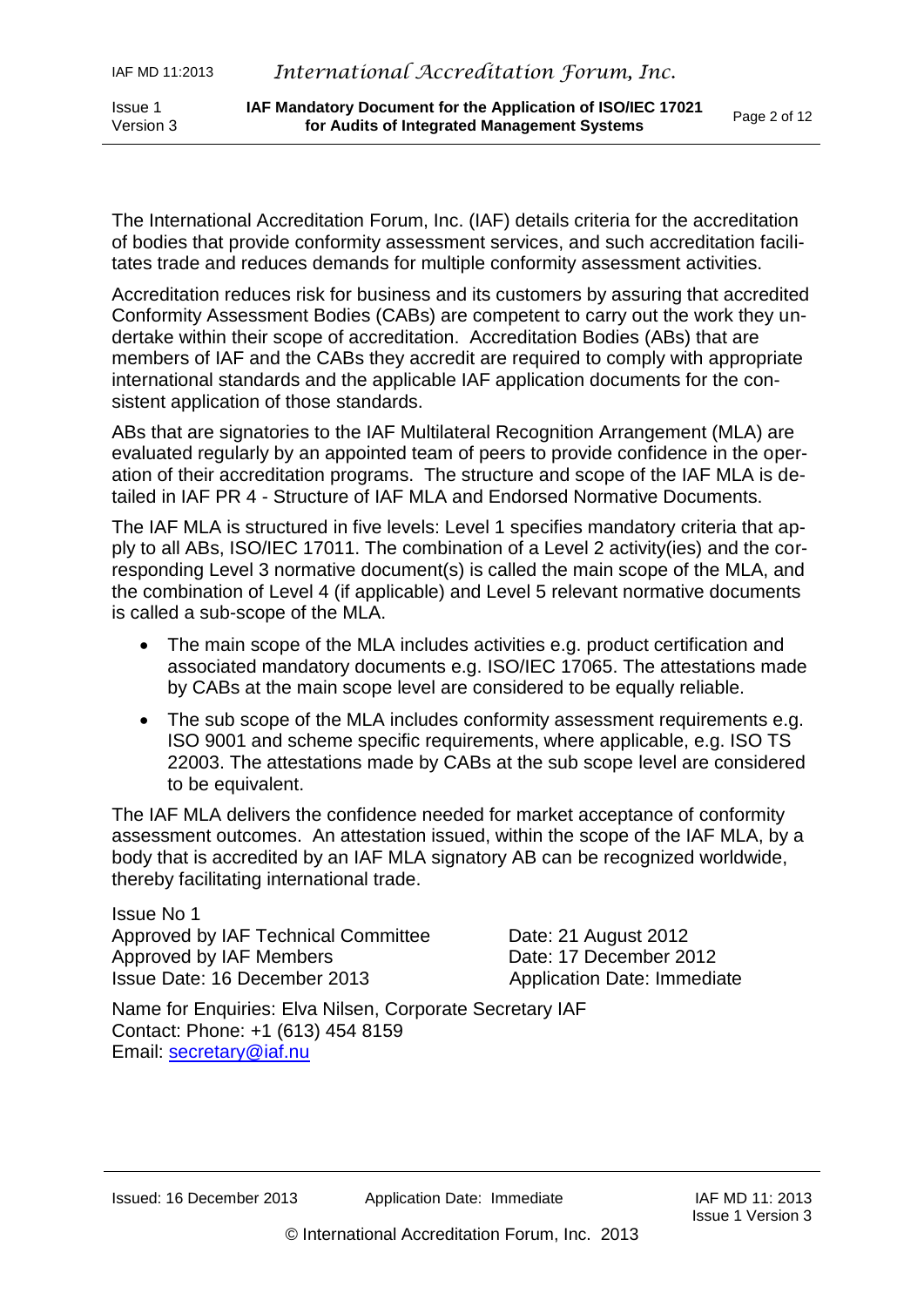#### **Introduction to IAF Mandatory Documents**

The term "should" is used in this document to indicate recognized means of meeting the requirements of the standard. A Conformity Assessment Body (CAB) can meet these in an equivalent way provided this can be demonstrated to an Accreditation Body (AB). The term "shall" is used in this document to indicate those provisions which, reflecting the requirements of the relevant standard, are mandatory.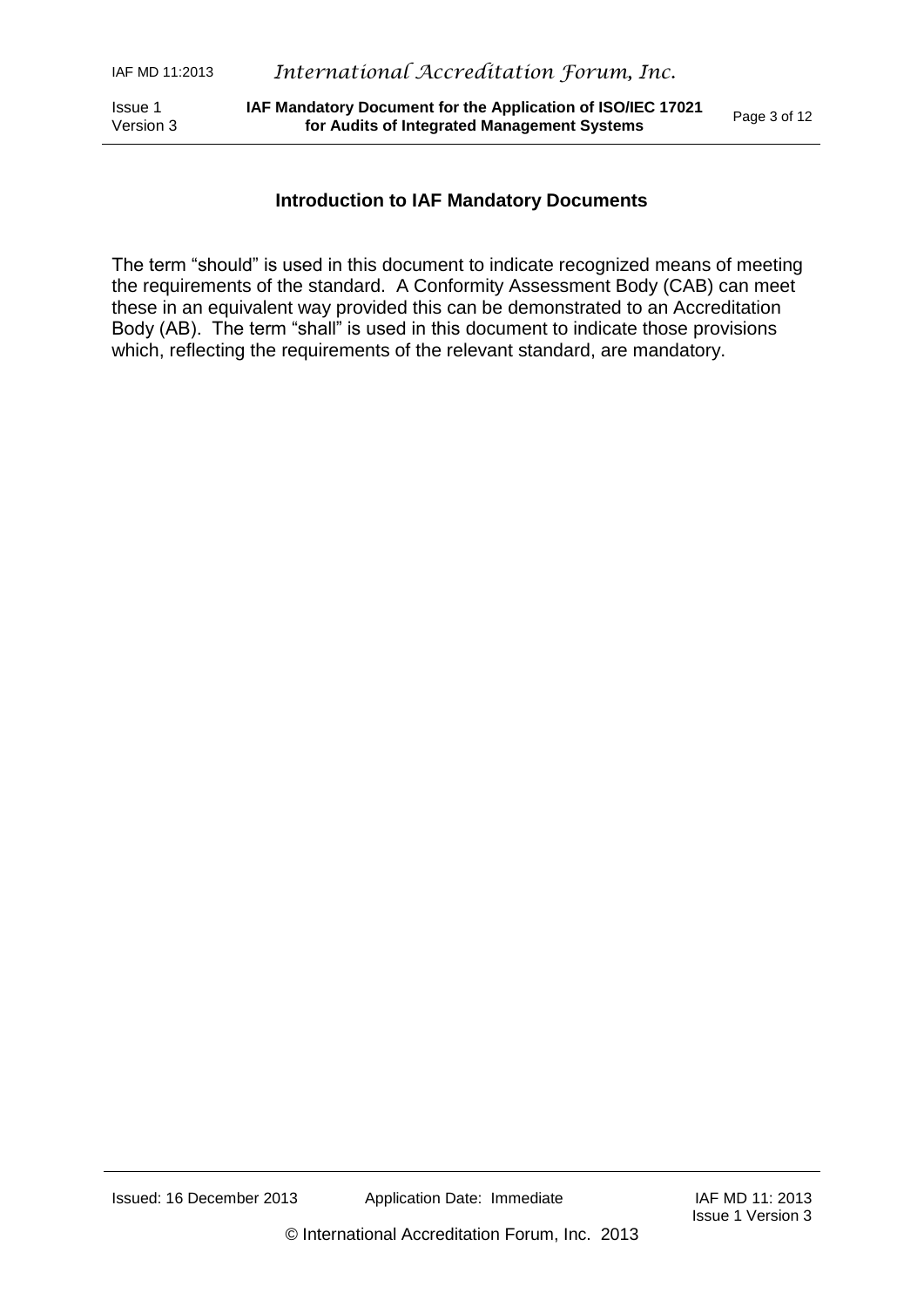## **TABLE OF CONTENTS**

| 4. SURVEILLANCE AND RECERTIFICATION ACTIVITIES  8 |  |  |
|---------------------------------------------------|--|--|
|                                                   |  |  |
|                                                   |  |  |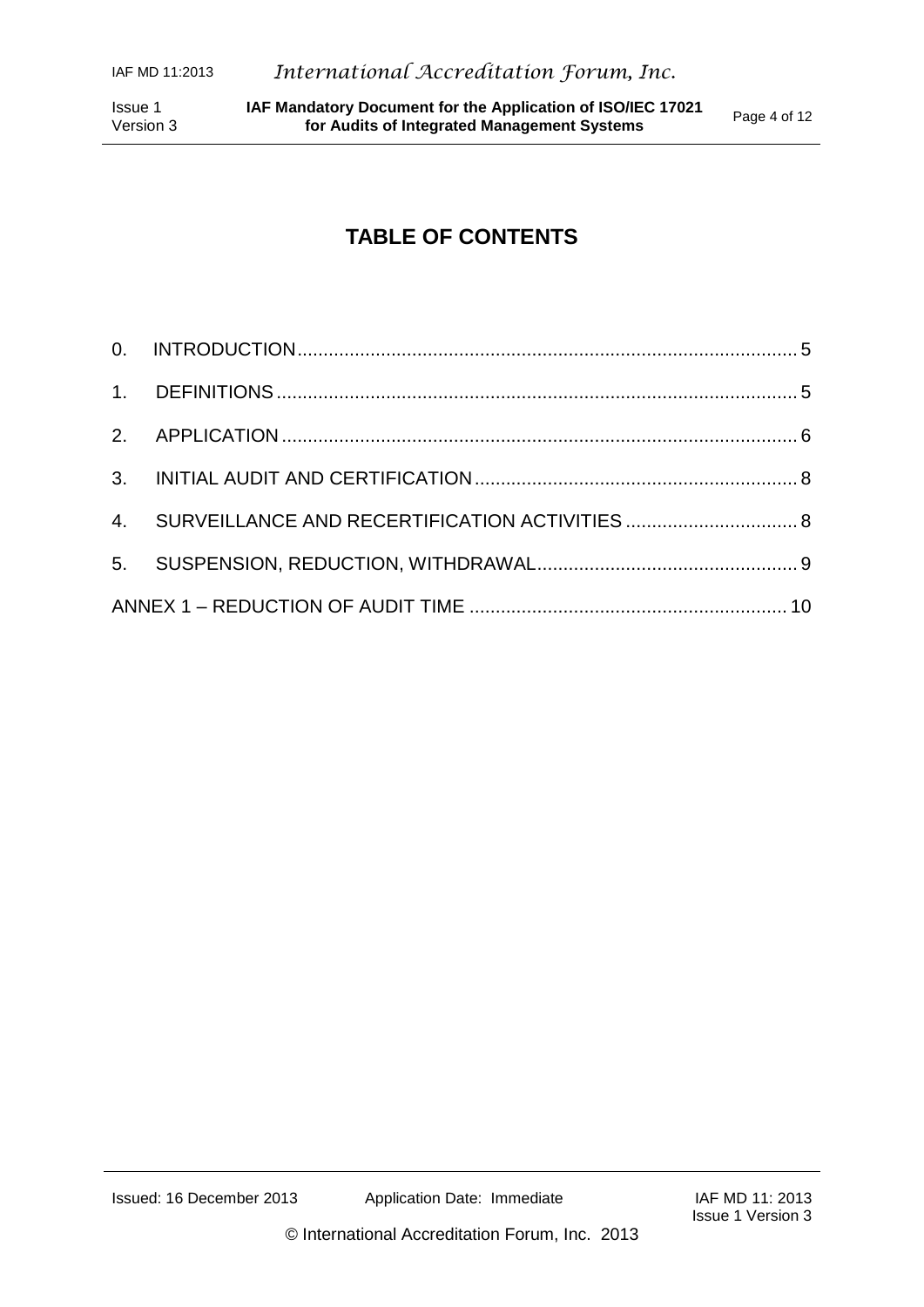#### **IAF MANDATORY DOCUMENT FOR THE APPLICATION OF ISO/IEC 17021 FOR AUDITS OF INTEGRATED MANAGEMENT SYSTEMS**

This document is mandatory for the consistent application of ISO/IEC 17021 by Certification Bodies (CBs) for planning and delivery of Audits of Integrated Management Systems (IMS).

#### <span id="page-4-0"></span>**0. INTRODUCTION**

0.1. This document provides requirements for the application of ISO/IEC 17021 for the planning and delivery of audits of IMS and, if appropriate, the certification of an organization's management system(s) against two or more sets of audit criteria/standards. All clauses of ISO/IEC 17021 continue to apply and this document does not add to or supersede any of the requirements in that standard.

0.2. This document may not be applicable to ISO 9001 based sector-specific standards.

0.3. It shall be noted that the Annex at the end of this document is also part of the requirements and shall be read as such.

#### <span id="page-4-1"></span>**1. DEFINITIONS**

For the purposes of this document, the following definitions apply:

1.1 **Audit of Integrated Management System**: An audit of an organization's management system against two or more sets of audit criteria/standards conducted at the same time.

1.2 **Integrated Management System:** A single management system managing multiple aspects of organizational performance to meet the requirements of more than one management standard, at a given level of integration (1.3). A management system may range from a combined system adding separate management systems for each set of audit criteria/standard, to an Integrated Management System, sharing in single system documentation, management system elements, and responsibilities.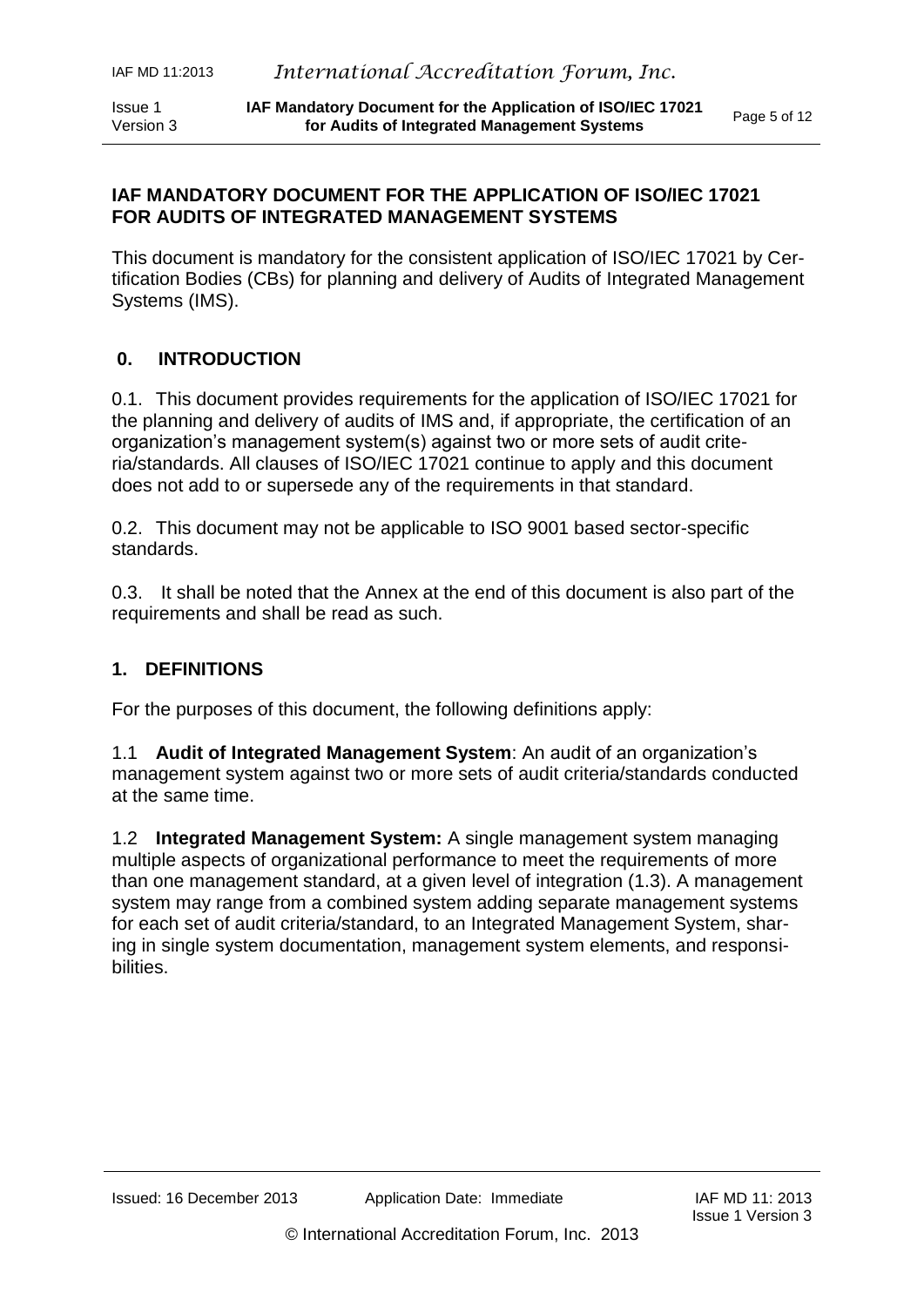1.3 **Level of Integration**: The level to which an organization uses one single management system to manage multiple aspects of organizational performance to meet the requirements of more than one management system standard. Integration relates to the management system being able to integrate documentation, appropriate management system elements and responsibilities in relation to two or more sets of audit criteria/standards.

*Note: Audit criteria are intended to mean management system standards used as a basis for conformity assessment and certification (e.g. ISO 9001, ISO 14001, ISO/IEC 20000, ISO 22000, ISO/IEC 27001, etc.).*

#### <span id="page-5-0"></span>**2. APPLICATION**

2.1 The Certification Body shall ensure that**:**

2.1.1 In establishing the audit program the level of integration of the management system(s) is considered.

2.1.2 Audit plans cover all areas and activities applicable to each management system standard/specification covered by the scope of the audit and are addressed by competent auditor(s).

2.1.3 The audit team as a whole shall satisfy the competence requirements, established by the Certification Body, for each technical area, as relevant for each management system standard/specification covered by the scope of the audit of an IMS.

2.1.4 The audit shall be managed by a team leader, competent in at least one of the audited standards/specifications.

2.1.5 Sufficient time is allocated to accomplish a complete and effective audit of the organization's management system for the management system standards/specifications covered by the scope of the audit.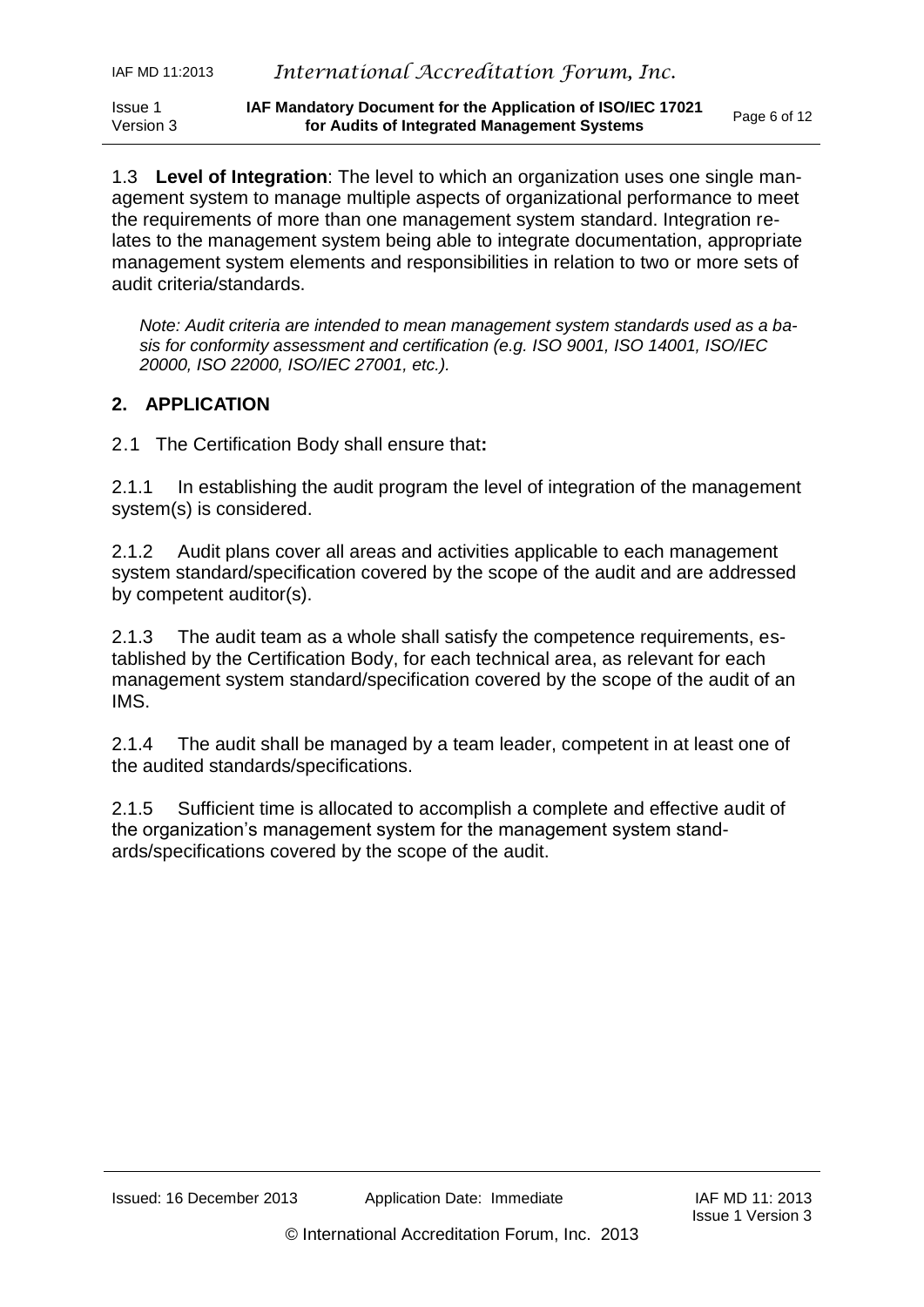2.1.5.1 To determine the audit time for an audit of an IMS covering two or more management system standards/specifications, e.g.  $A + B + C$ , the Certification Body shall:

> a) calculate the required audit time for each management system standard/specification separately (applying all relevant factors provided for by the relevant application documents and/or scheme rules for each standard, e.g., IAF MD5, ISO/TS 22003, ISO/IEC 27006);

> b) calculate the starting point T for the duration of the audit of the IMS by adding the sum of the individual parts (e.g.  $T = A + B + C$ );

c) adjust the starting point figure by taking into account factors that may increase or reduce (see Annex 1) the time required for the audit.

The factors for reduction shall include but are not limited to:

i) The extent to which the organization's management system is integrated;

ii) The ability of the organization's personnel to respond to questions concerning more than one management systems standard; and

iii) The availability of auditor(s) competent to audit more than one management system standard/specification.

The factors for increases shall include but are not limited to:

i) The complexity of the audit of an IMS compared with single management system audits.

d) inform the client that the duration of an IMS audit based on the declared level of integration of the organisation's management system may be subject to adjustment on the basis of confirming the level of integration at stage one and subsequent audits.

2.1.5.2 Audit of an IMS could result in increased time, but where it results in reduction, it shall not exceed 20% from the starting point T (2.1.5.1b).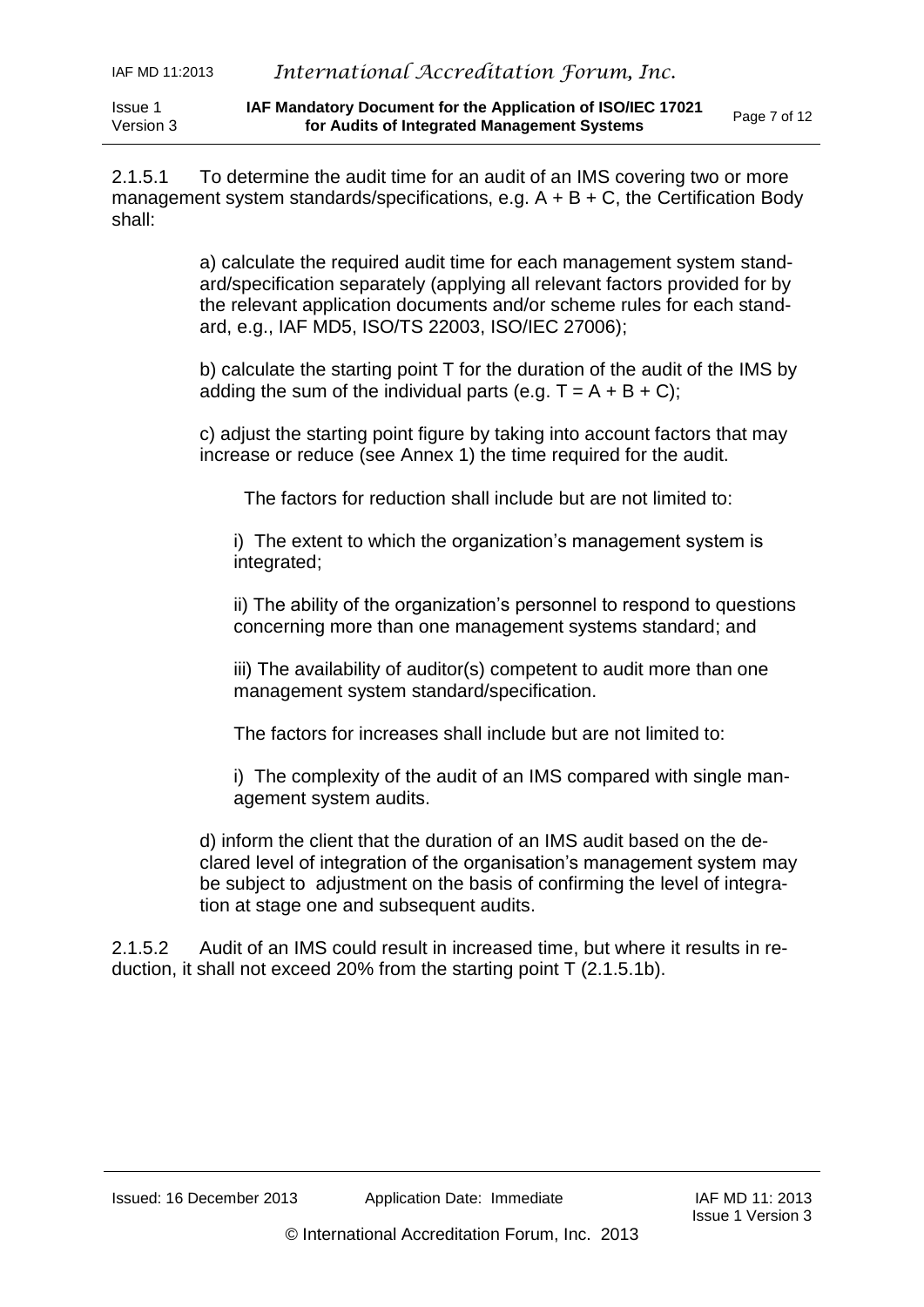Issue 1 Version 3 **IAF Mandatory Document for the Application of ISO/IEC 17021 for Audits of Integrated Management Systems** 

2.1.5.3 The starting point figure and justification for increase or reduction shall be documented.

2.2 Existing application documents (e.g., IAF Mandatory Documents) relating to audits of management systems standards/specifications need to be considered when developing audit program and audit plans for an IMS.

2.3 All applicable requirements of each management system standard/specification relevant to the scope of the IMS shall be audited.

2.4 Audit reports can be integrated or separate, with respect to the management systems audited. Each finding raised in an integrated report shall be traceable to the applicable management system standard(s)/specification(s).

2.5 The Certification Body shall consider the impact that a nonconformity found for one of the management system standard(s)/specification(s) has on the compliance with the other management system standard(s)/specification(s).

### <span id="page-7-0"></span>**3. INITIAL AUDIT AND CERTIFICATION**

3.1 Client Application

This shall include information relating to the level of integration, including the level of integration of documents, management system elements and responsibilities (see Annex 1).

#### 3.2 Stage One Audit

During a Stage One Audit, the audit team shall confirm the level of integration of the IMS. The Certification Body shall review and modify, as necessary, the audit duration that was based on information provided at the application stage.

### <span id="page-7-1"></span>**4. SURVEILLANCE AND RECERTIFICATION ACTIVITIES**

<span id="page-7-2"></span>The Certification Body shall confirm that the level of integration remains unchanged throughout the certification cycle to ensure that the established audit durations are still applicable.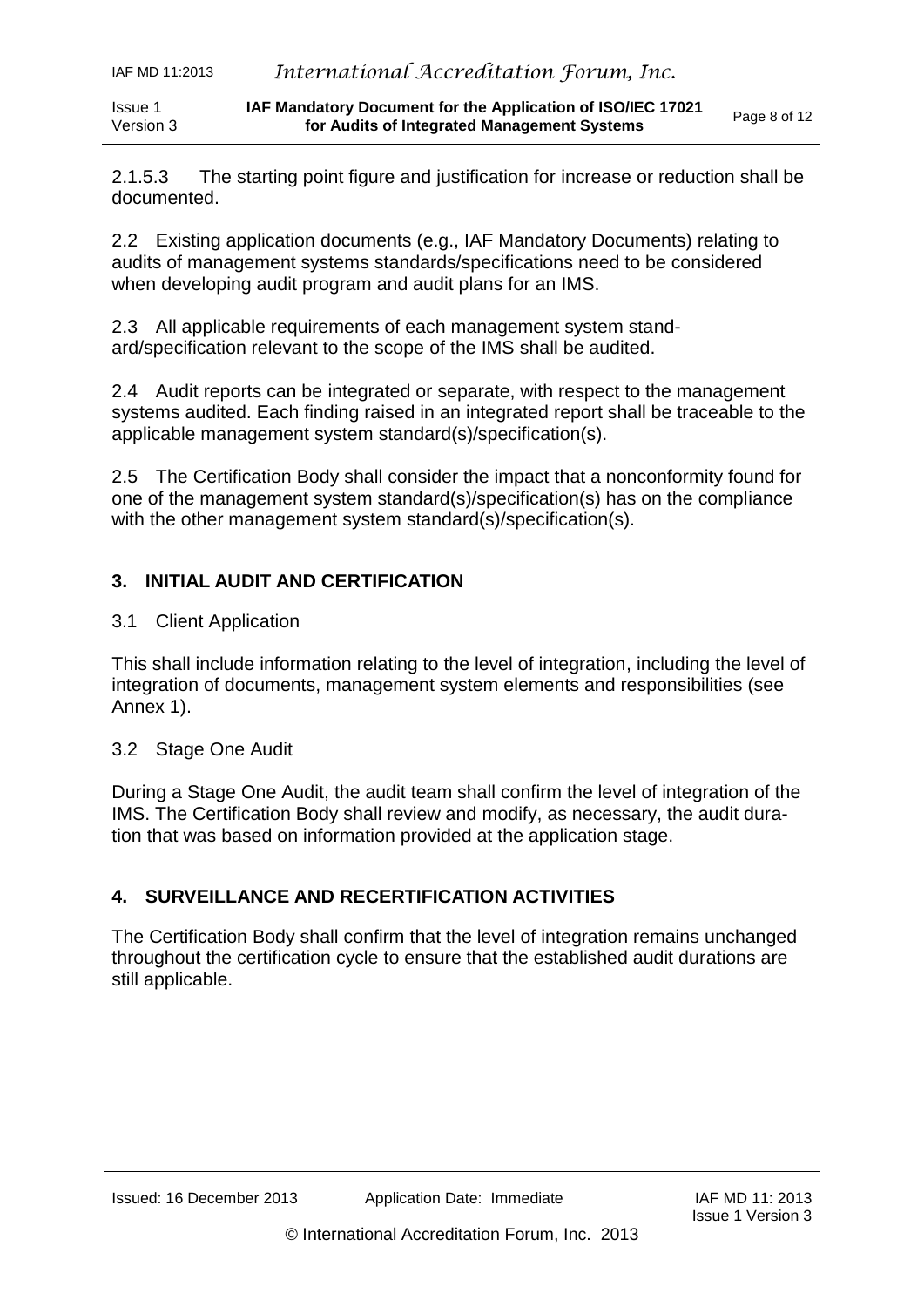#### **5. SUSPENSION, REDUCTION, WITHDRAWAL**

If certification to one or more management system standard(s)/specification(s) is subject to suspension, reduction or withdrawal the Certification Body shall investigate the impact of this on the certification to other management system standard(s)/specification(s).

End of IAF Mandatory Document for the Application of ISO/IEC 17021 for Audits of Integrated Management Systems.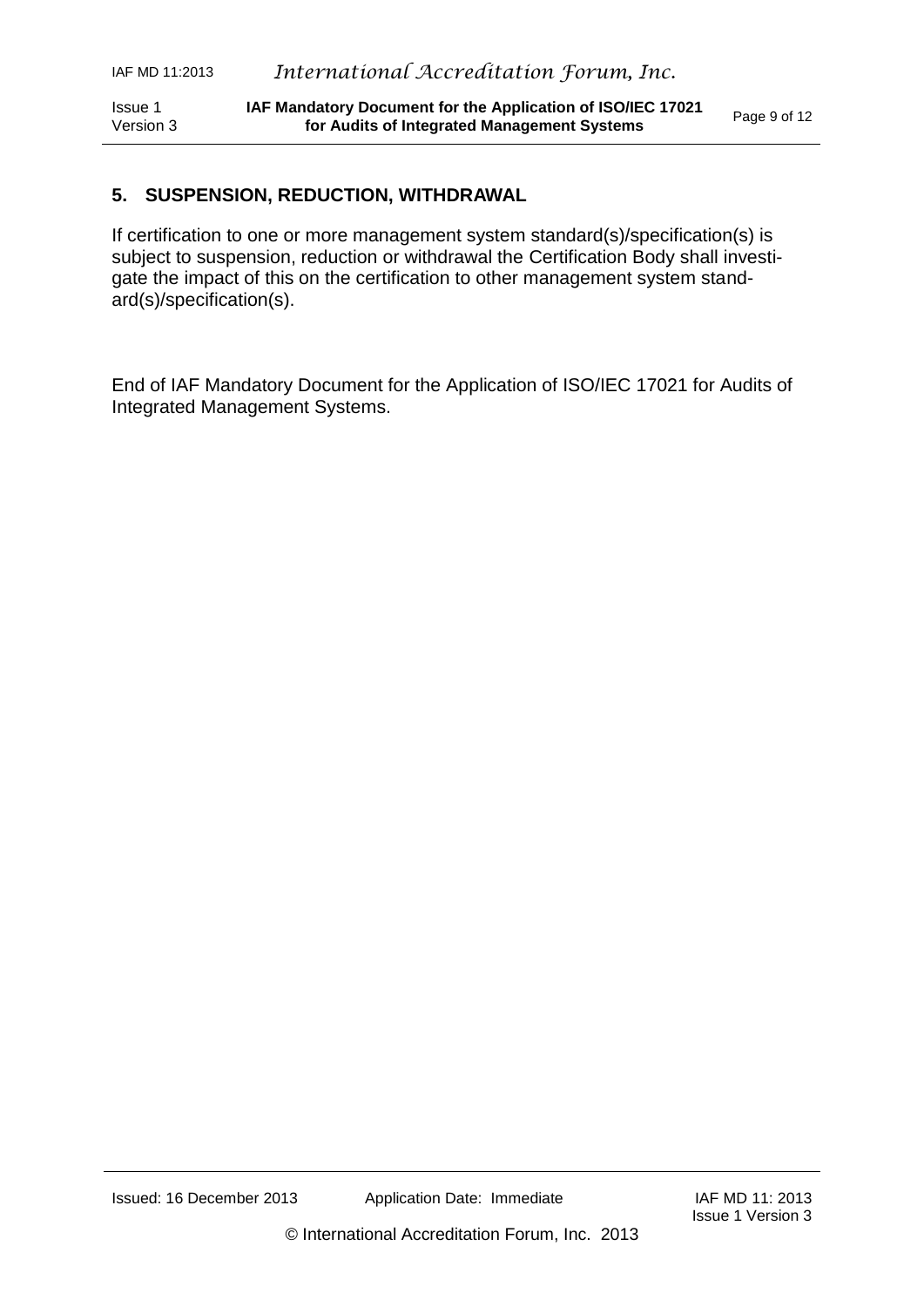<span id="page-9-0"></span>

#### **ANNEX 1 – REDUCTION OF AUDIT TIME**

*Ability to perform combined audit %*

Figure 1: This figure illustrates the reduction (%) in integrated audit duration and its relationship to:

**Vertical axis**: the level of integration of an organization's management system (see below), which should include a consideration of the auditee's ability to respond to multi-aspect questions. An Integrated Management System results when an organization uses one single management system to manage multiple aspects of organizational performance. It is characterized by (but not limited to):

1. An integrated documentation set, including work instructions to a good level of development, as appropriate;

2. Management Reviews that consider the overall business strategy and plan;

- 3. An integrated approach to internal audits;
- 4. An integrated approach to policy and objectives;
- 5. An integrated approach to systems processes;

6. An integrated approach to improvement mechanisms, (corrective and preventive action; measurement and continual Improvement); and,

7. Integrated management support and responsibilities.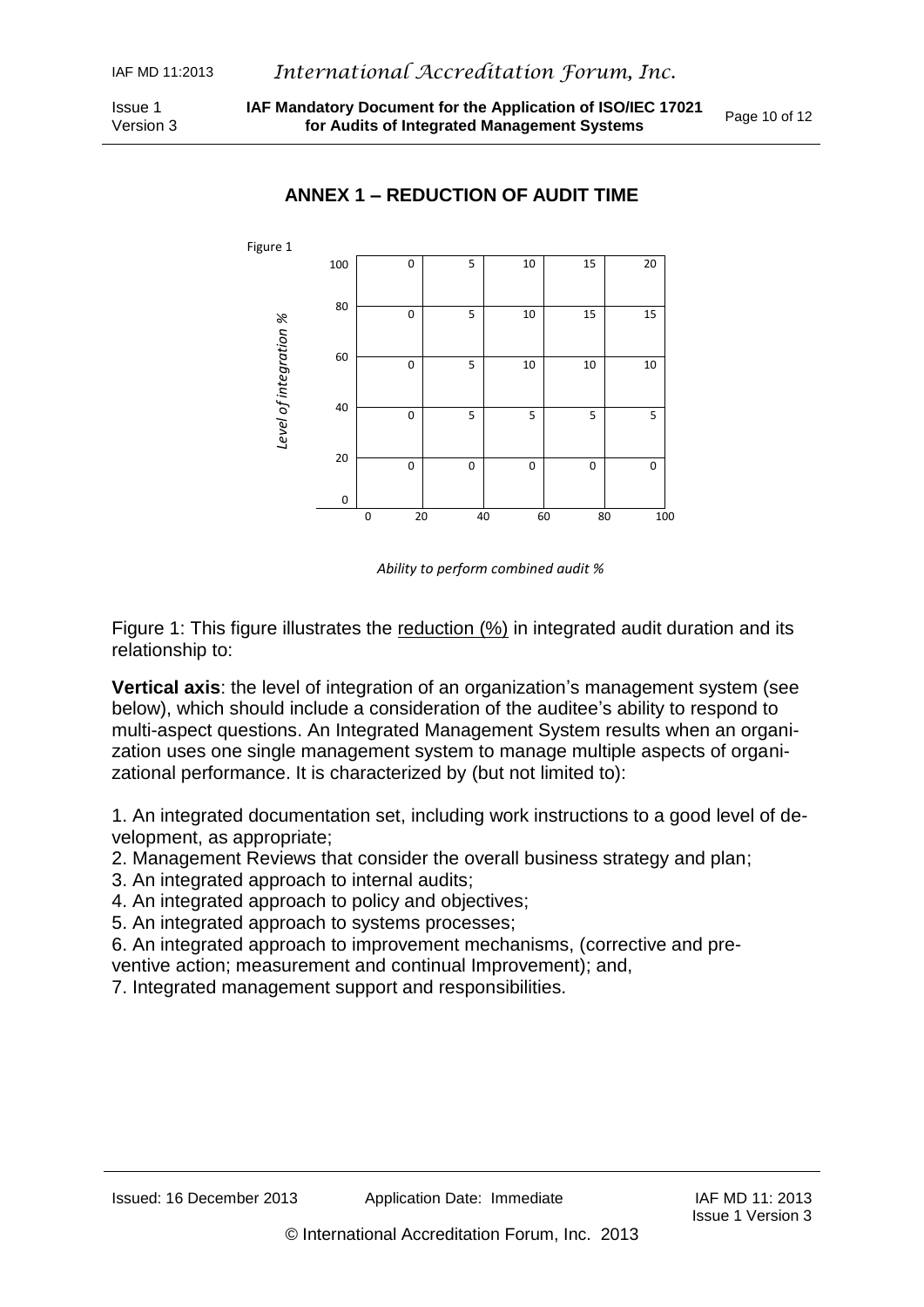Issue 1 Version 3 **IAF Mandatory Document for the Application of ISO/IEC 17021 for Audits of Integrated Management Systems** 

And

**Horizontal axis:** The extent, given as a ratio to be multiplied by a factor of 100 in order to achieve the extent given as percentage, to which individual audit team members are qualified:

100  $((X1-1) + (X2-1) + (X3-1) + (Xn-1))$  $Z(Y-1)$ 

**Where** 

X1, 2, 3…n is the number of standards for which an auditor is qualified relevant for the scope of the integrated audit;

Y is the number of management system standards to be covered by integrated audit; Z is the number of auditors.

Example:

An integrated audit team of three auditors covering three different management system standards. One auditor is qualified for all three standards; one auditor is qualified for two of the standards and the other auditor is qualified for one standard. The percentage figure to be used for the horizontal axis is:

 $100 ((3-1) + (2-1) + (1-1)) = 50 \%$  $3(3-1)$ 

Due to available competence of each auditor to more than one set of audit criteria/standards, efficiencies are gained and go into the calculation of the possible reduction of time in the formula above. These include:

- 1. Time saved due to one opening and one closing meeting;
- 2. Time saved as one integrated audit report is produced;
- 3. Time saved in optimized logistics;
- 4. Time saved in auditor team meetings; and,
- 5. Time saved auditing common elements simultaneously, e.g. document control.